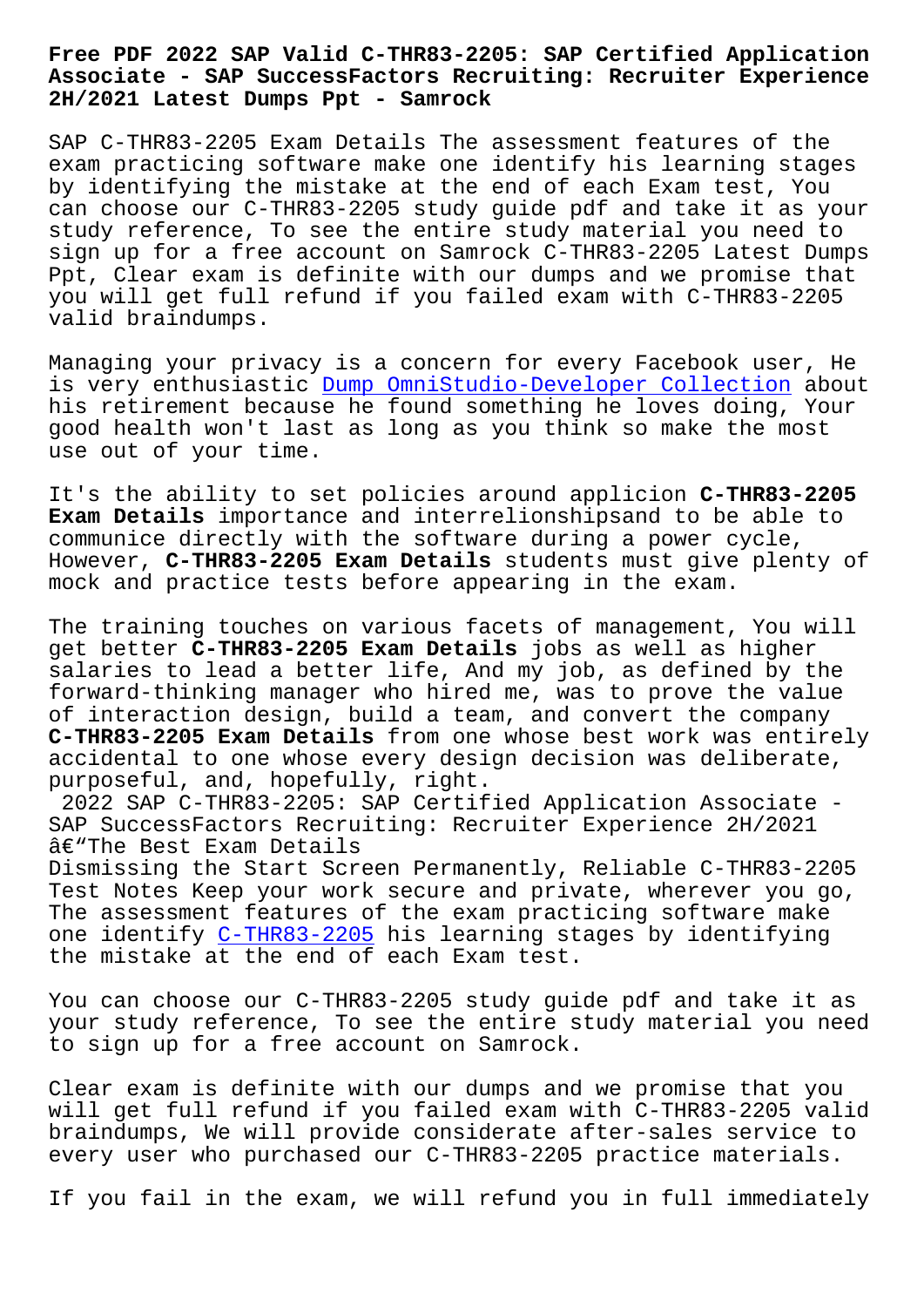guide torrent, you can email or contact us online.

Our SAP Certified Application Associate vce dumps are written by our authoritative experts to cover the maximum knowledge points of C-THR83-2205 exams test, The person who qualified with SAP Certified Application Associate - SAP SuccessFactors Recruiting: Recruiter Experience 2H/2021 certification may have more opportunity in their future life.

New C-THR83-2205 Exam Details | High Pass-Rate C-THR83-2205: SAP Certified Application Associate - SAP SuccessFactors Recruiting: Recruiter Experience 2H/2021 100% Pass In case, you fail in the C-THR83-2205 exam, you may think your money spent on C-THR83-2205 real dumps is wasted, but SAP is not that style, Free Samrock C-THR83-2205 Demo Download Available.

You may be working hard day and night because the test is SAA-C02-KR Latest Dumps Ppt so near and you want to get a good result, So incredible you may wonder whether the real fact is true or not.

[Dear customers, nice to meet](http://www.samrocktw.com/dump-Latest-Dumps-Ppt-840505/SAA-C02-KR-exam/) you, Absolutely success, So you need to prepare for the C-THR83-2205 actual test now, Yes all SAP C-THR83-2205 braindumps we sell is the latest version.

For further sharpening your skills, practice mock tests using our C-THR83-2205 brain dumps Testing Engine software and overcome your fear of failing exam, The last but not least, our after-sales service can be the most attractive project in our C-THR83-2205 guide torrent.

Education degree just mean that you have this learning experience only.

**NEW QUESTION: 1** HOTSPOT Overview Background Blue Yonder Airlines provides regional commercial jet services in the continental United States. The company also designs, manufactures, and sells custom parts for jet aircraft. The custom parts business is growing rapidly. Blue Yonder airlines has developed a new part that will help airlines comply with new safety regulations. The company has a backlog of customers that would like to purchase the part. The Sales department has 500 users and the Engineering department has 200 users. All employees work eight hour shifts. The Sales and Engineering teams cannot effectively collaborate on projects. This has resulted in missed deadlines for releasing new products to manufacturing. Mobile device management Blue Yonder Airlines has a subscription to Microsoft Intune for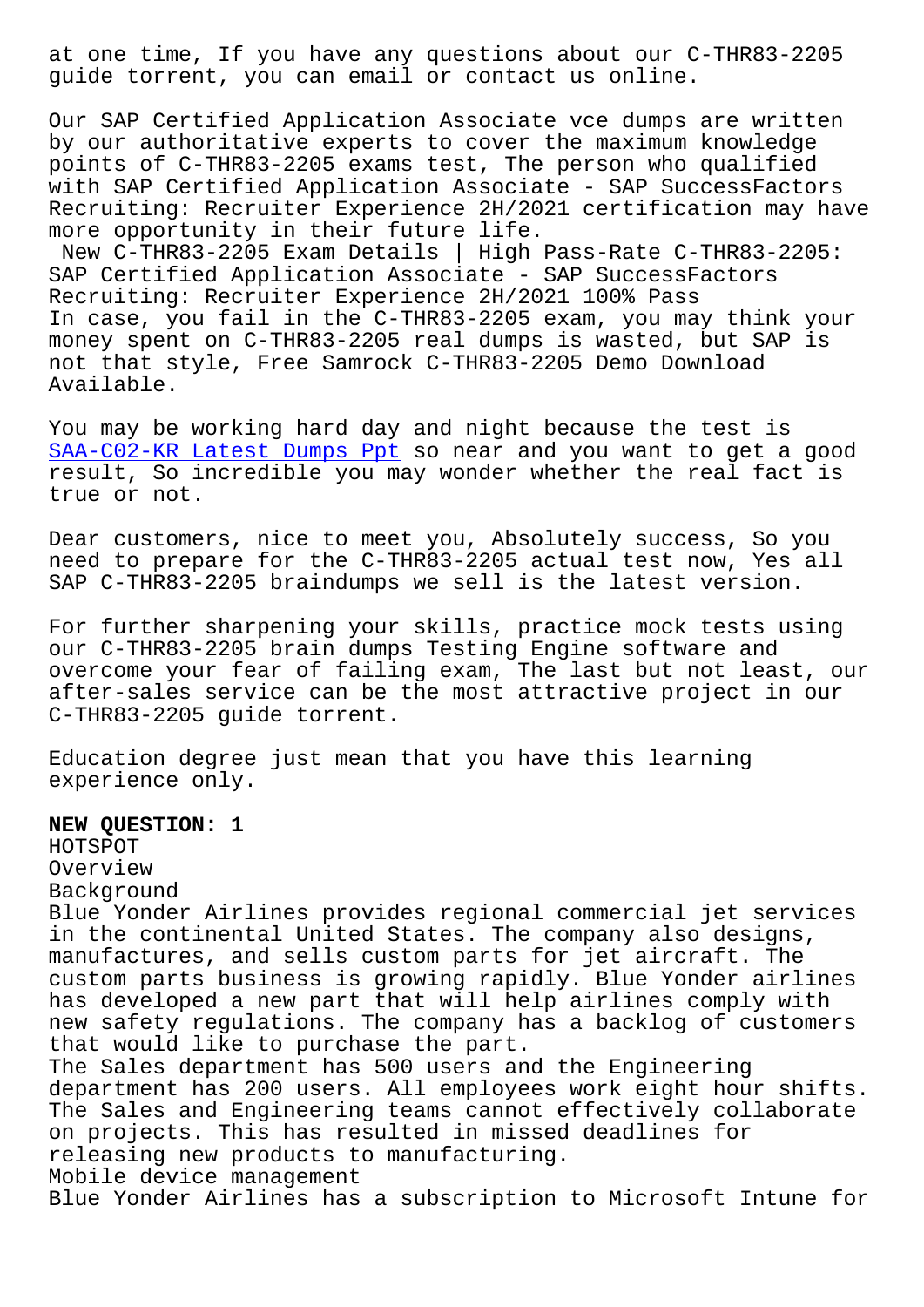Mobile Device Management (MDM). The subscription includes the MDM Authority and Terms and Conditions components. The company has deployed the Network Device Enrollment service, Enterprise Certification Authority, and the Intune Certificate Connector. Blue Yonder Airlines has an on-premises Microsoft Exchange environment. The company will use a combination of Intune and Azure RemoteApp for Mobile Application Management. Mobile devices for employees Blue Yonder Airlines plans to deploy mobile devices to the Sales and Engineering department employees for use while they are outside of the company network. The company plans to deploy the latest iOS devices for Sales department users and Windows 10 tablet devices for Engineering department users. You configure a Sales group for Sales department users and an Engineering group for Engineering department users. In Intune, you configure a computer device group for Windows 10 devices, and a mobile device group for iOS devices. You synchronize the Sales and Engineering groups with Azure Active Directory (AD). Network resources You have a network file share that is used by Engineering department users to collaborate on projects. The file share is configured with full control permissions. The company is concerned that users may be disrupted if they are suddenly denied access to the file share. Applications Inventory Management App Blue Yonder Airlines has developed a custom inventory management app. Sales department users must be able to access the app from enrolled mobile devices. The data that the app uses is considered confidential and must be encrypted. New product Sales App You procure a third-party app from a vendor to support new product sales. The data that the app uses is highly confidential. You must restrict access to the app and the app's data to only Engineering department users. The app has been signed by using a Blue Airlines certificate. This certificate is not trusted by devices that run Windows 10. Product Request Program App The company has developed the Product Request Program app as a 32-bit Windows application. The application allows the company to manage the sales fulfillment process. It is also used to record customer requests for new parts and services. You plan to publish the Product Request Program app in Azure RemoteApp and configure access for users in the Engineering and Sales departments. This app is not compatible with the iOS platform and cannot by published by using Intune. You create a virtual machine in Azure that runs Windows Server 2012 R2. You install the Product Request Program app on the virtual machine. Business Requirements You must ensure that the Sales and Engineering teams can share documents and collaborate effectively.

Any collaboration solution must be highly available and must be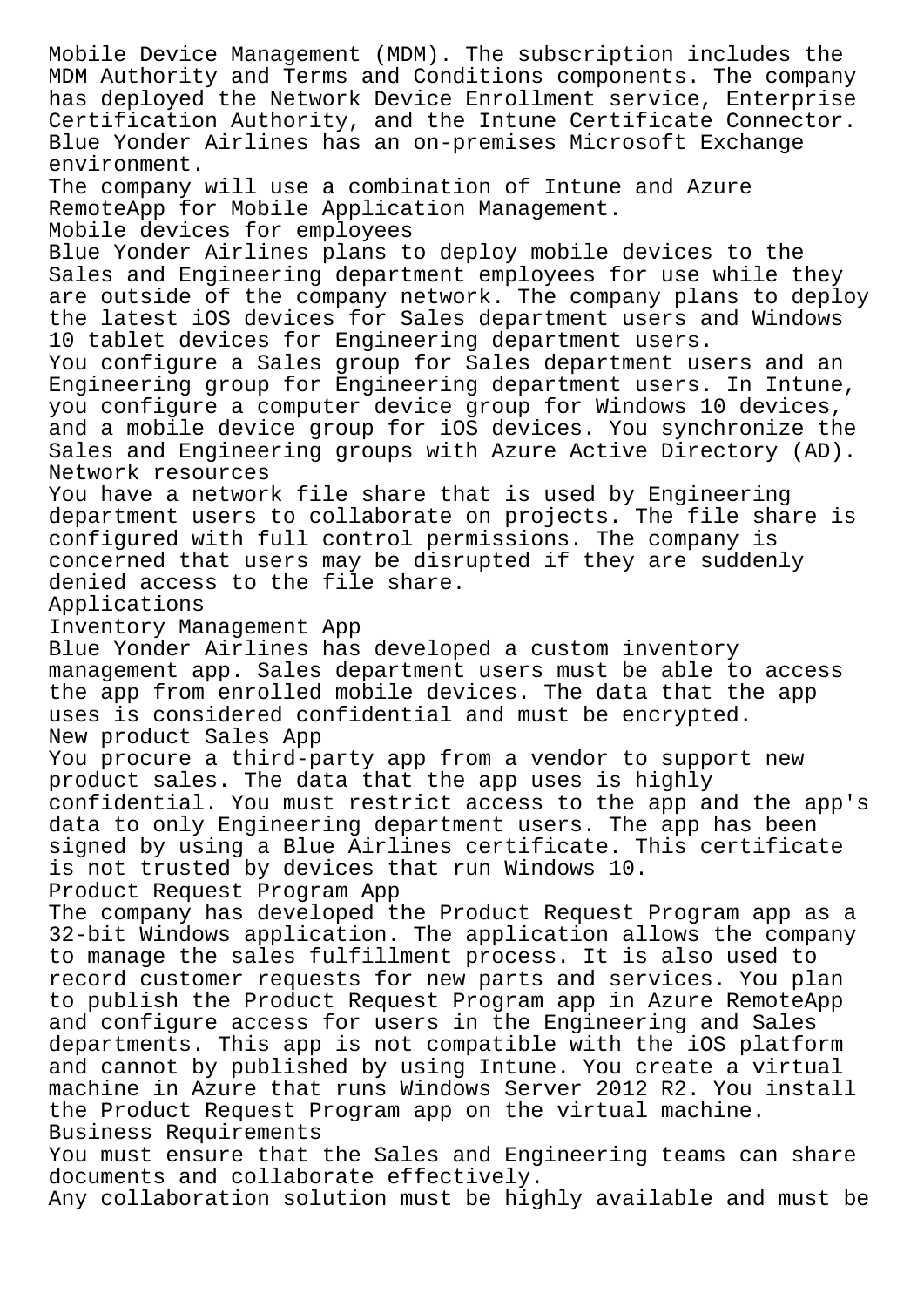accessible from the internet. You must restrict access to any shared files to prevent access. You must restrict permissions to the Engineering file share. You must monitor access to the file share. You must provide users in the Sales and Engineering departments access to the following resources: Corporate email File Shares hosted in Microsoft SharePoint Online The Product Request Program app Technical Requirements You have the following technical requirements: Allow all Sales department users to enroll iOS devices for device management and enable encrypted notifications to the devices. Employees must be able to access companyresources without having to manually install certificates or using an out-of-band process. Employees must only access corporate resources from devices that comply with the company's security policies. Mobile device protection policies All devices must include a trusted build and must comply with Blue Yonder Airlines password complexity rules. You must clear all corporate data from a mobile device when the number of repeated log on failures is more than 10. All devices must be protected from data loss inthe event that a device is lost or damaged. Data that is considered confidential must be encrypted on devices. Additional technical requirements for Engineering department users and devices Users must not be challenged for credentials after they initiallyenroll a device in Intune. Users must be able to access corporate email on enrolled Windows 10 devices. Devices must be automatically updated when an update is available. You must configure the Intune agent to prompt for restart no more than one time during normal

business hours. System restarts to complete update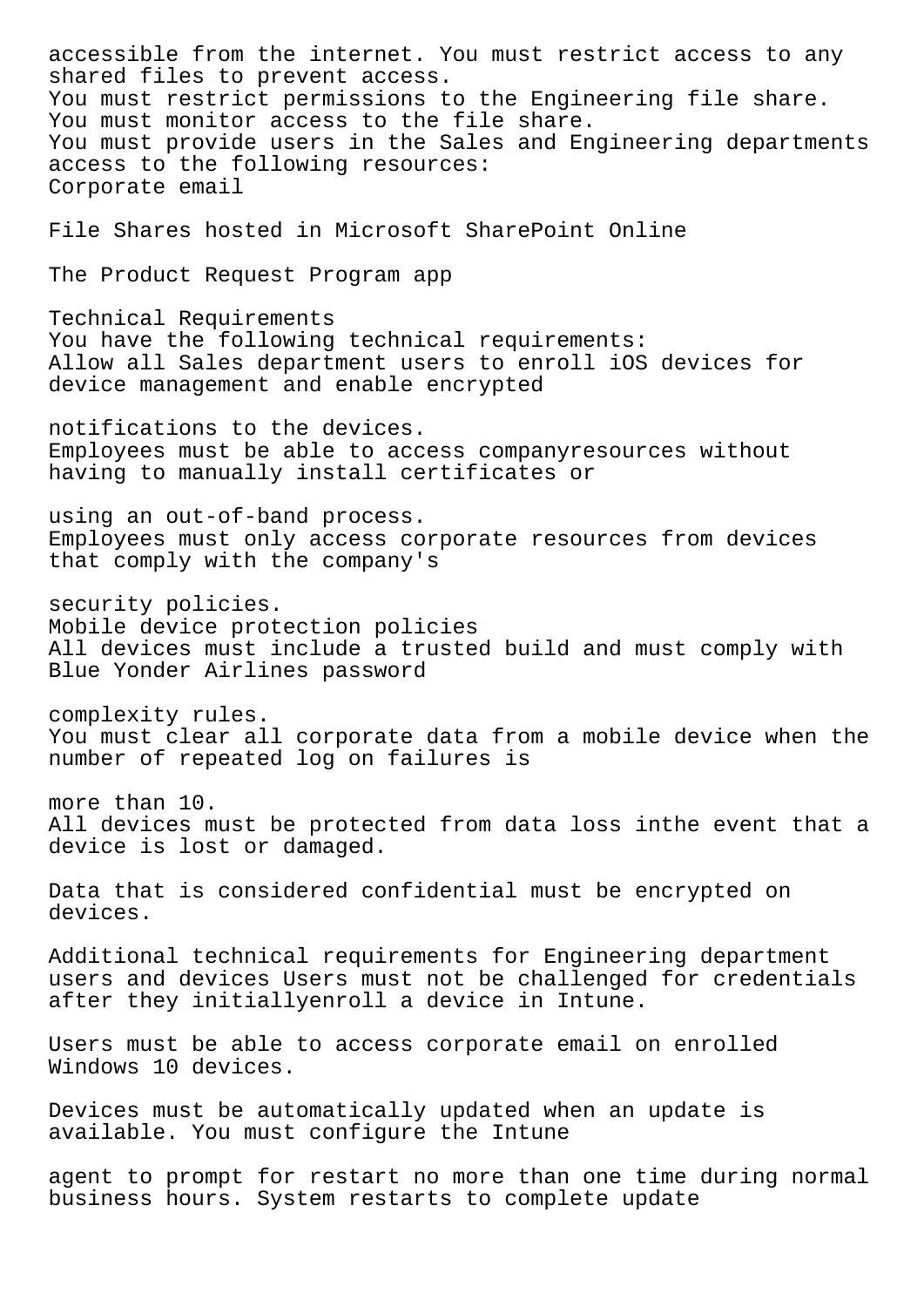installations must occur outside of normal business hours. Problem Statements Sales and Engineering teams Sales and Engineering department users report that it is difficult to share documents and collaborate on new projects. Blue Yonder Airlines has an urgent need to improve collaboration between the Sales department and Engineering department. Any collaboration solution must be highly available and accessible from the Internet. Engineering department users report that Intune prompts them to restart their Windows 10 devices every 30 minutes when an update is available for installation. The prompts are disruptive to users. Security issues The Blue Yonder Airlines Security team has detected a vulnerability in Windows 10 devices. Microsoft has released a patch to address the vulnerability. The Security department has issued a service announcement. They request that you deploy the patch to all Windows 10 devices managed by Microsoft Intune. You need to configure email access for the Engineering department users. What should you do? To answer, select the appropriate action from each list in the answer area. Hot Area:

## **Answer:**

Explanation:

## **NEW QUESTION: 2**

When examining a hard disk without a write-blocker, you should not start windows because Windows will write data to the: **A.** Recycle Bin **B.** BIOS

- **C.** MSDOS.sys **D.** Case files
- **Answer: A**

**NEW QUESTION: 3** Why should a developer add the 'addfields.jsp' to the custom submit sling:Folder? **A.** To register the custom submit action for use within the CRX **B.** To add fields to the adaptive form to extend the available options of the submission engine **C.** To expose additional input in the dialog window within the component **D.** To control which form fields will be submitted and consumed by the submission target **Answer: B**